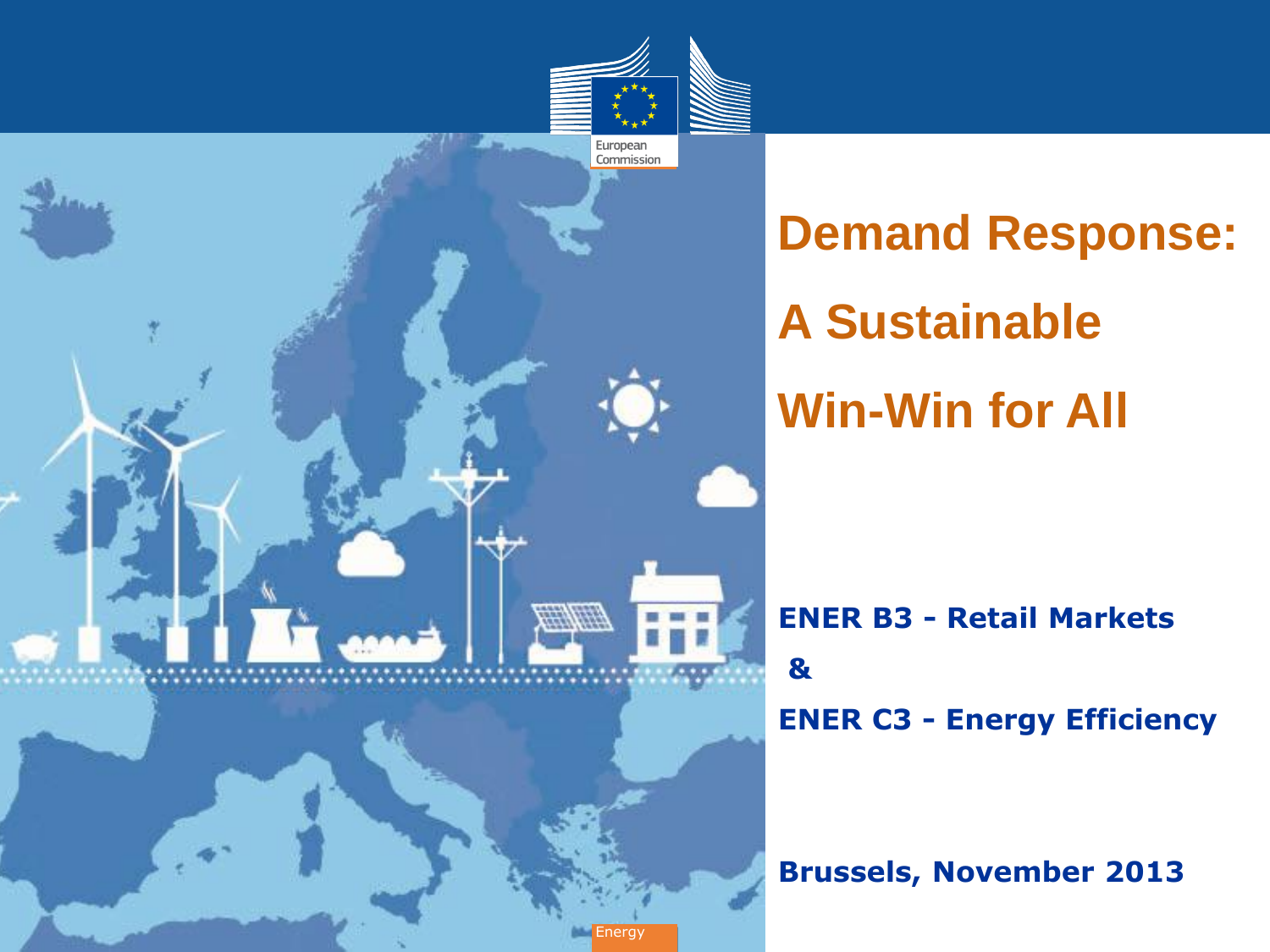

## *Benefits and Potential*

### **Reduced Consumer Bills (demonstrated)**

- Individual energy savings/reductions: 2-4% kWh
- Partial consumption shift to cheaper periods:  $\epsilon$  ca.10%(HH)/20%+(I)
- (Lower system costs)

### **System Efficiency**

- Reduced peak generation: up to 60 GW (HH controllable load)
- Reduced grid needs

### **Vicarious benefits**

- More RES possible on the grid
- Environment/CO2**↓**
- Consumer engagement/empowerment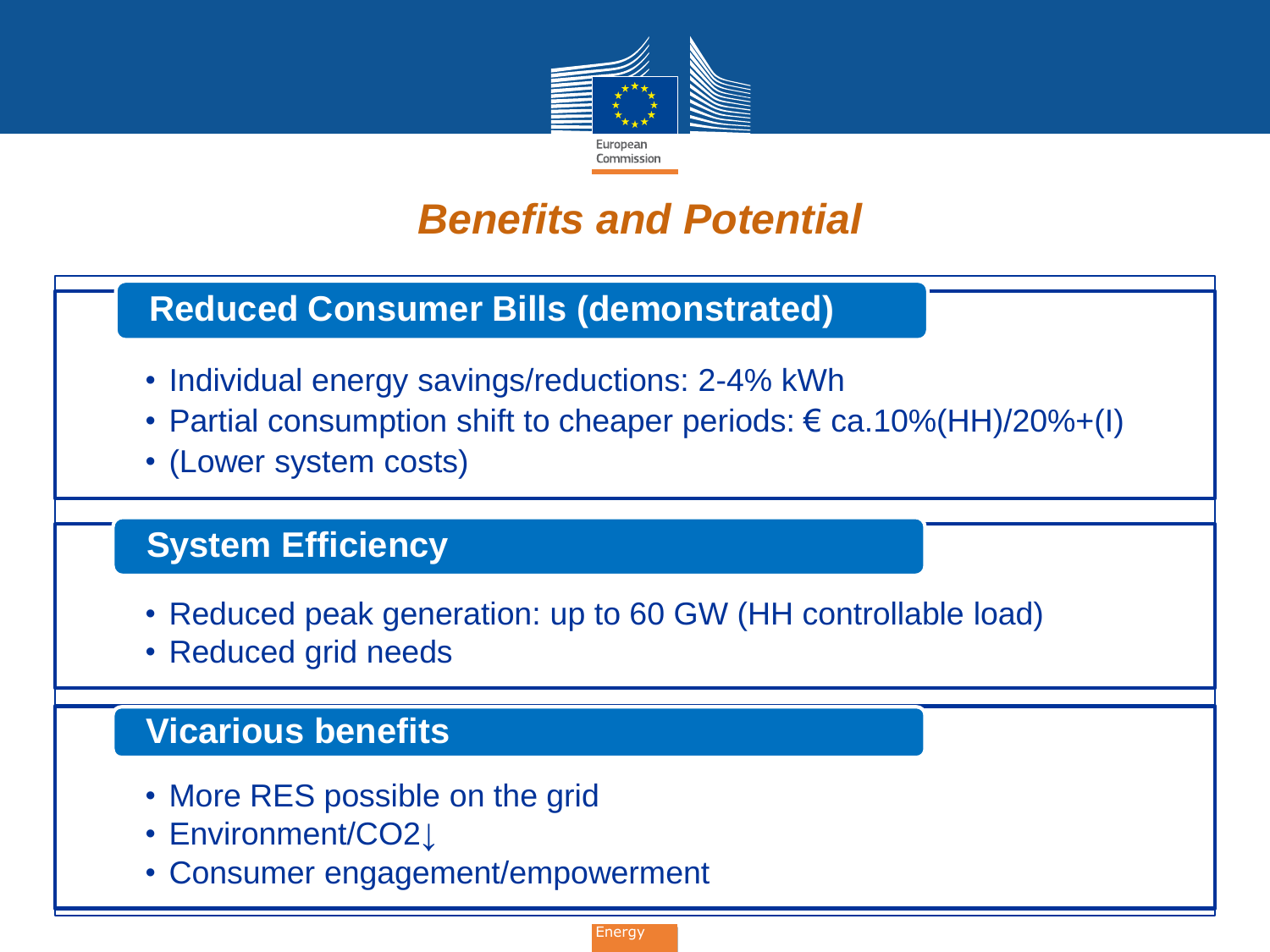

## **Consumer Not Only Pays But Also Gets Paid**

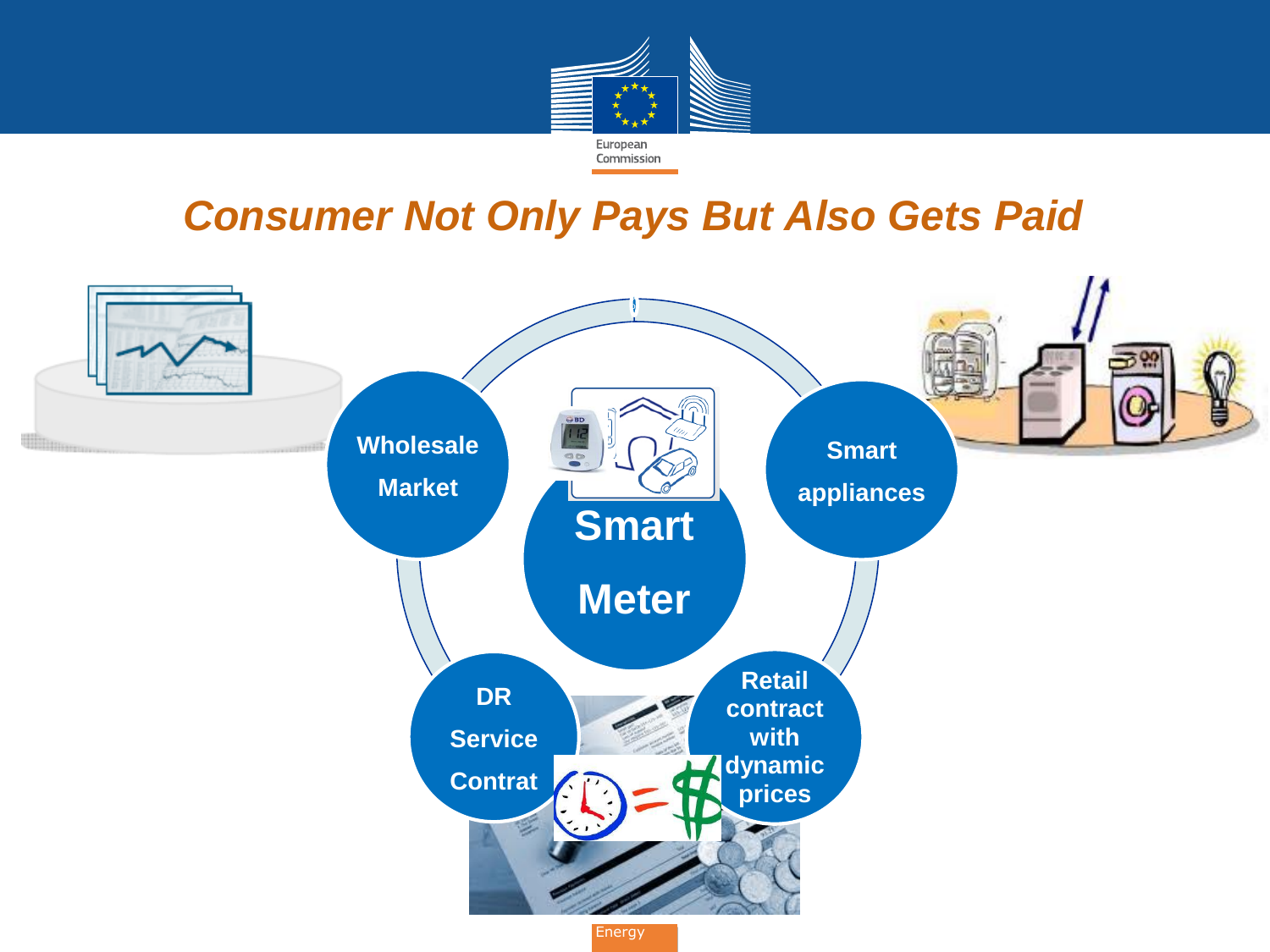

# *Going for More with Less*

### **Industrial DR already in some MS:**



- **Consumer-driven**
- **Market-based**
- **↓energy bills (+ ↑grid stability)**

**How to bring: more DR in industry? DR also in households?**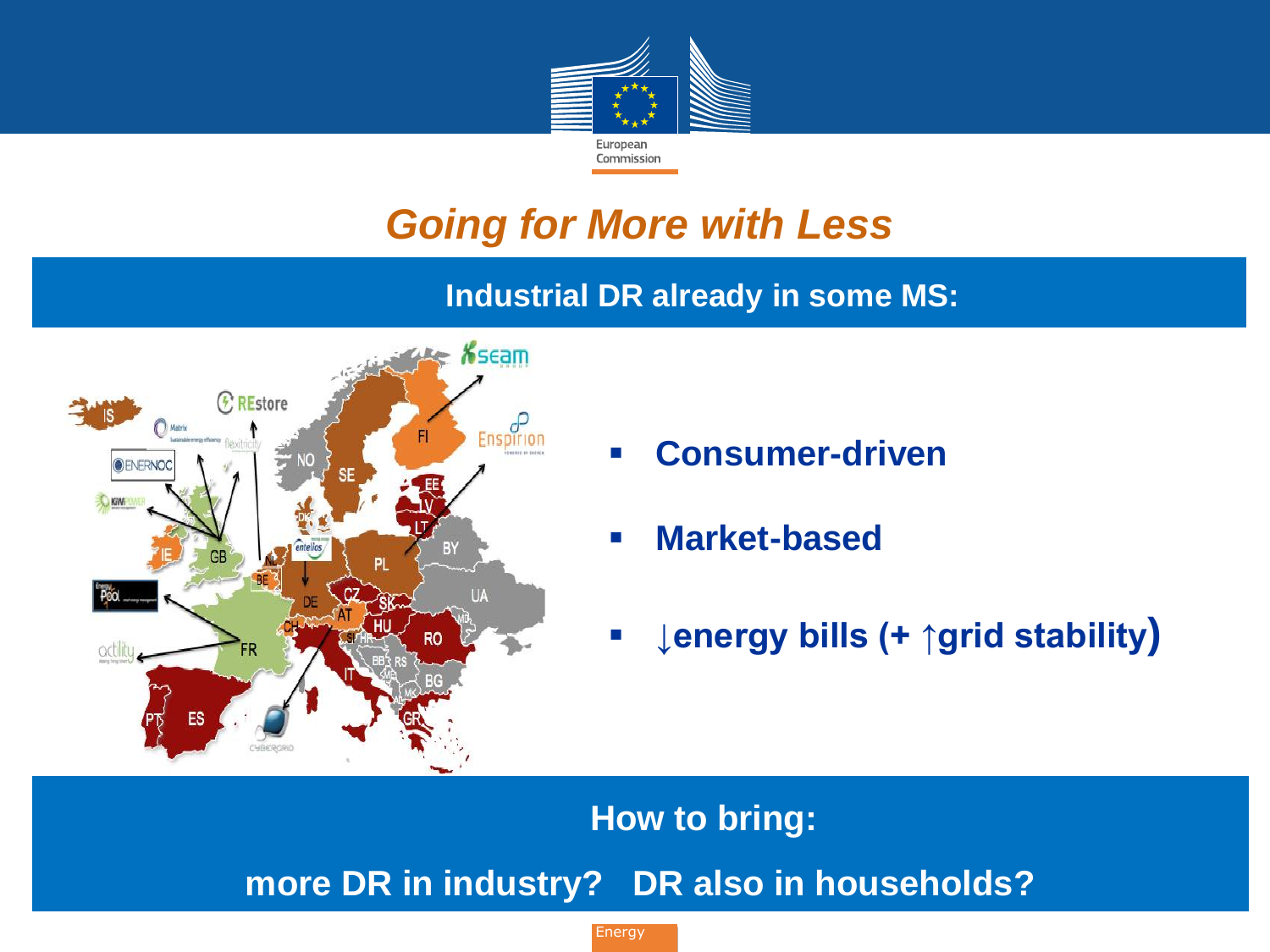

## *Demand Response as Part of Smart Grids*



- **Flexibility & Responsiveness**
- **RES, Storage Integration**
- **Cost-Efficiency (investment & operation)**
- **Security of Supply**
- **Consumer Empowerment (demand response)**

### *Successful roll-out of smart metering is key*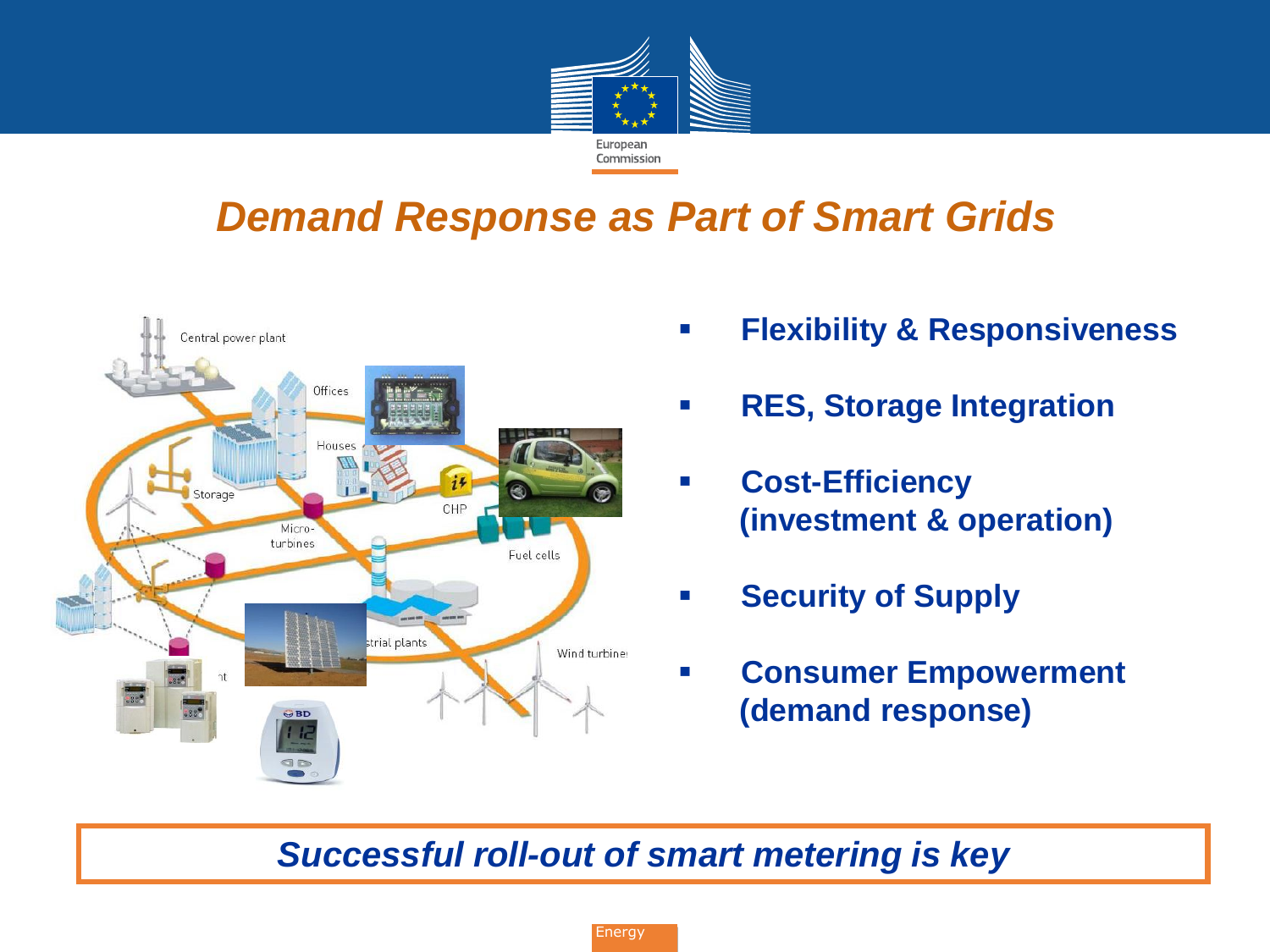

## *Demand Response: What is Needed?*

#### **Market-based & transparent incentives**

- Dynamic pricing and reward structures
- Data protection and security

#### **Opening up the market to DR**

- Equal footing with supply
- Contractual/technical rules, e.g. network codes

#### **Bringing technologies into the retail segment**

- Smart meters
- Smart appliances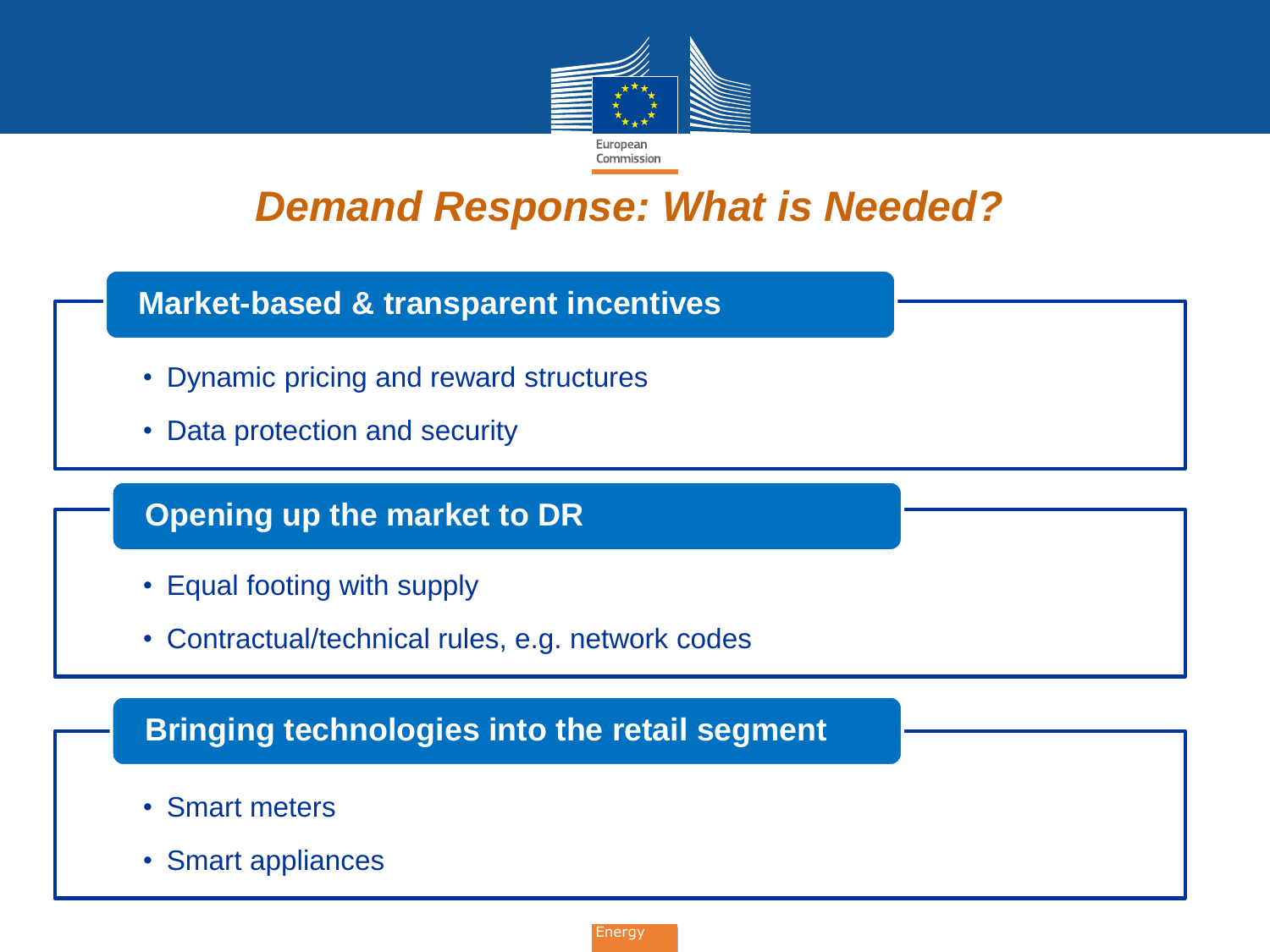

#### . *response;*  **EED + Third Package provide basis for DR in IEM**

| <b>New roles</b><br><b>New actors</b>                   | • For TSOs, DSOs, NRAs<br>• Aggregators                                              |  |
|---------------------------------------------------------|--------------------------------------------------------------------------------------|--|
| <b>EE criteria in network</b><br>tariffs and regulation | • Incentives for smart grids<br>• Tariffs, dynamic pricing                           |  |
| <b>Demand response</b>                                  | • New roles, effective price signals<br>• Market access, participation, transparency |  |
| <b>EE</b> in network<br>design & operation              | • Both gas and electricity infrastructure<br>• Incentives for network operators      |  |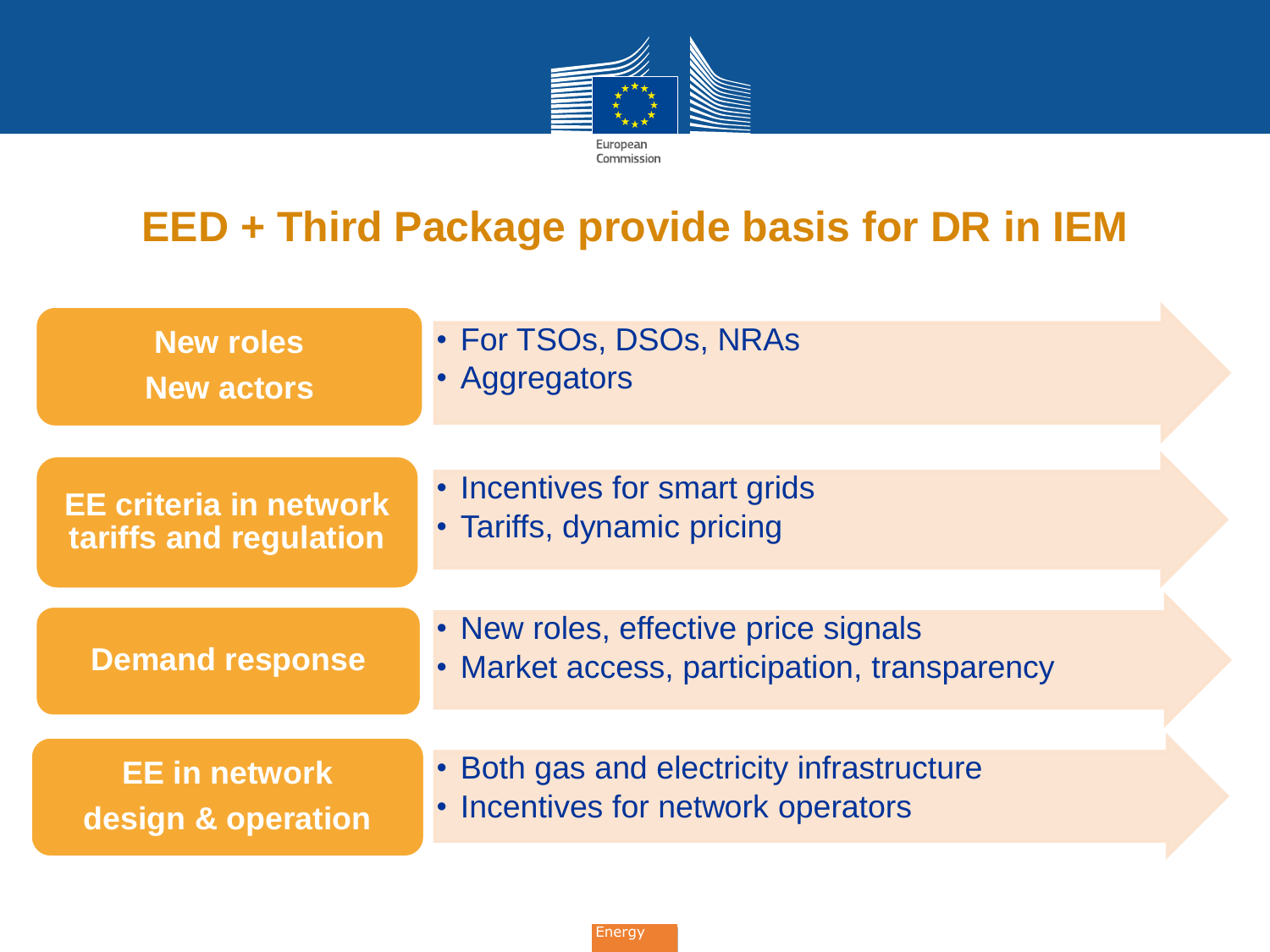

## *Framework for market up-take of smart appliances*

**Action 13 – IEM Communication Action Plan (November 2012)**

### **Possible aspects:**

- **Define essential features of "smart appliances" (being capable of responding to price and/or network signals)**
- **Make sure that smart appliances have access to necessary information (smart metering and pricing information)**
- **Support interoperability**
- **Create the basis for incentives for smartness and/or interoperability**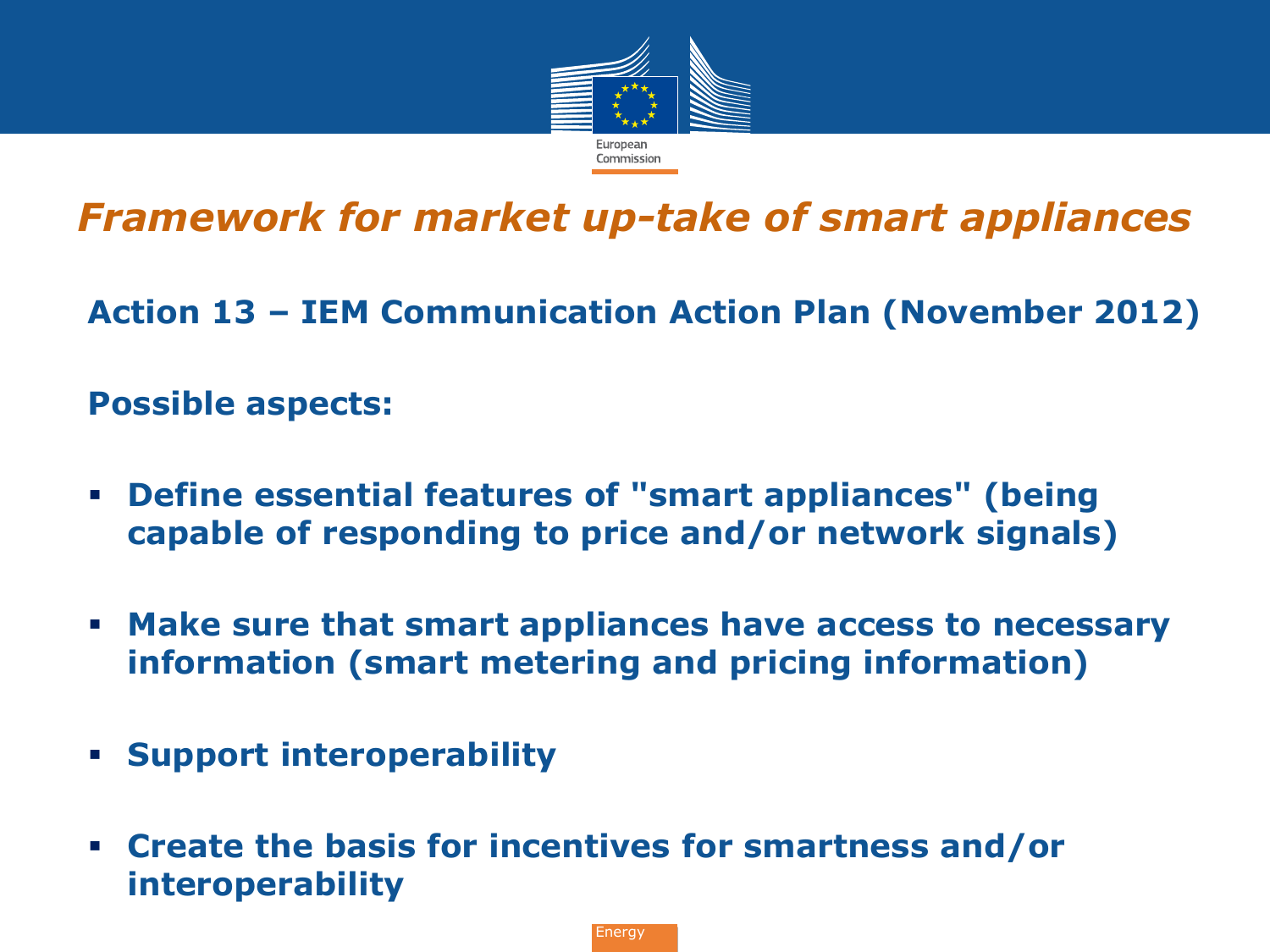

*Thank You*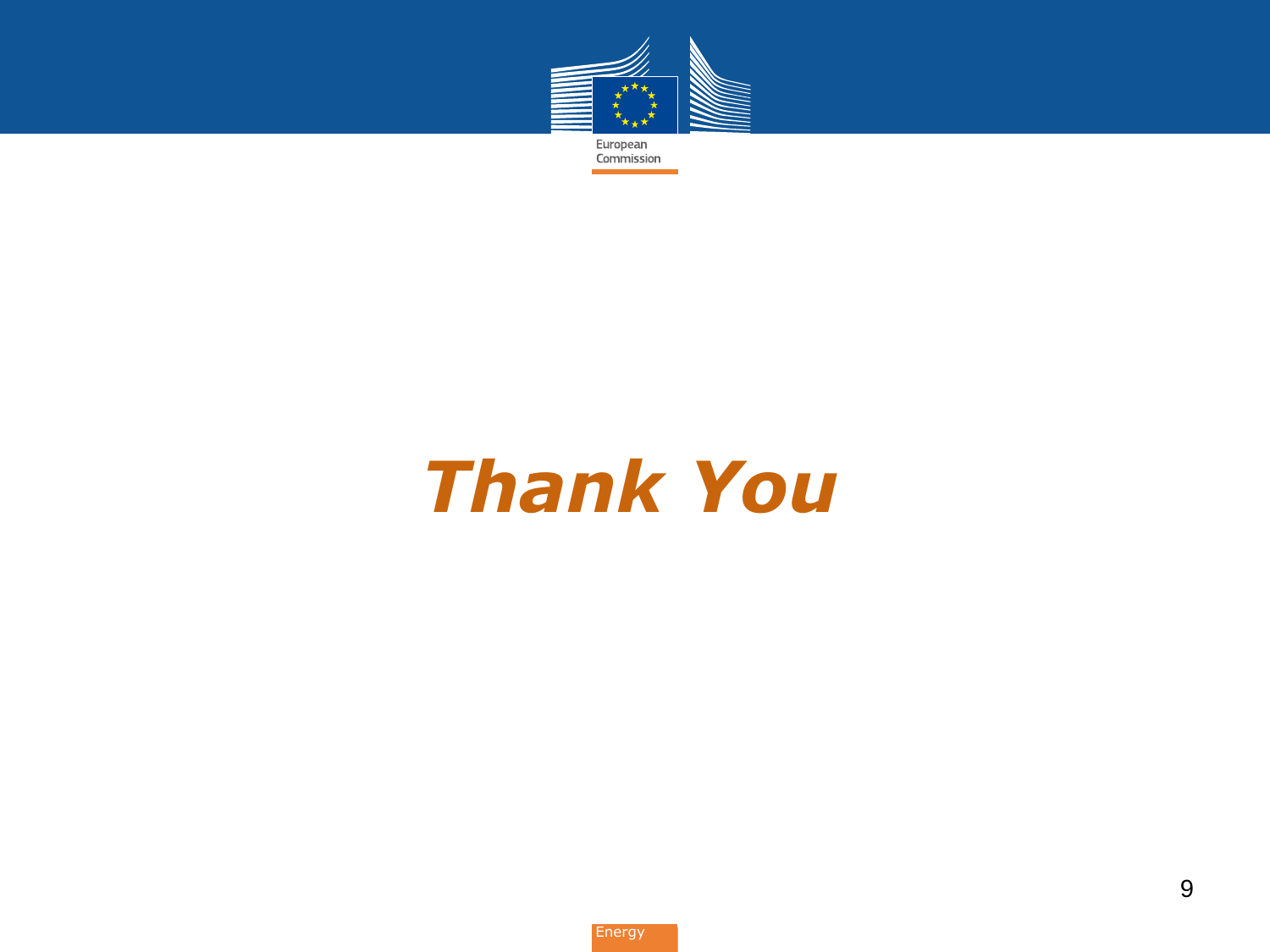

*Back-ups*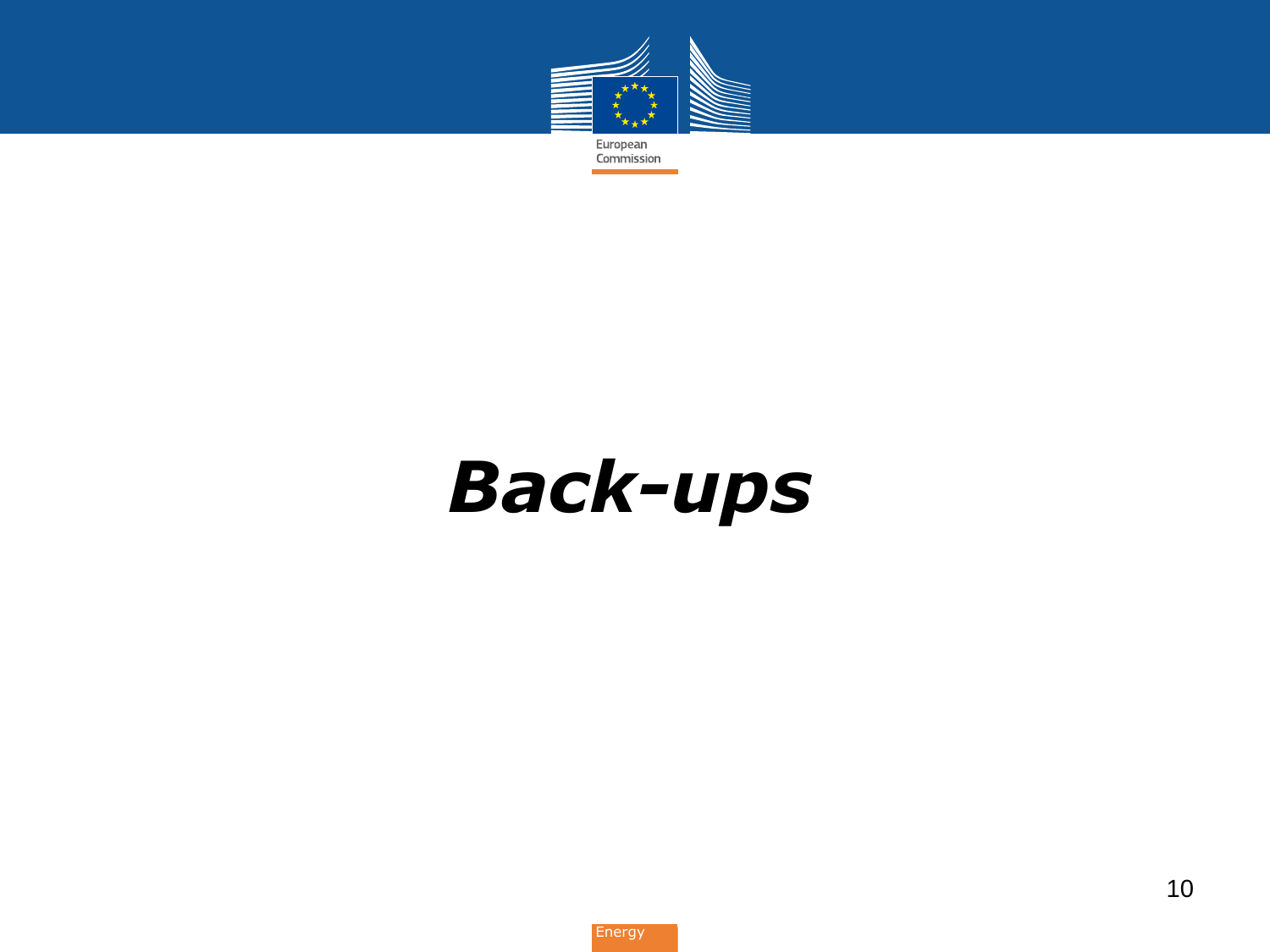

- **Demand Response Demand Response**
- Member States shall ensure that national regulators encourage demand side resources to participate alongside supply in wholesale and retail markets.
- In meeting requirements for balancing and ancillary services, TSOs and DSO must treat demand response providers, including aggregators, in a nondiscriminatory way.
- Member States must arrange for technical modalities to promote access and participation of demand response in balancing, reserve and other system services markets.
- Removal of incentives in transmission and distribution tariffs that hamper participation of demand response.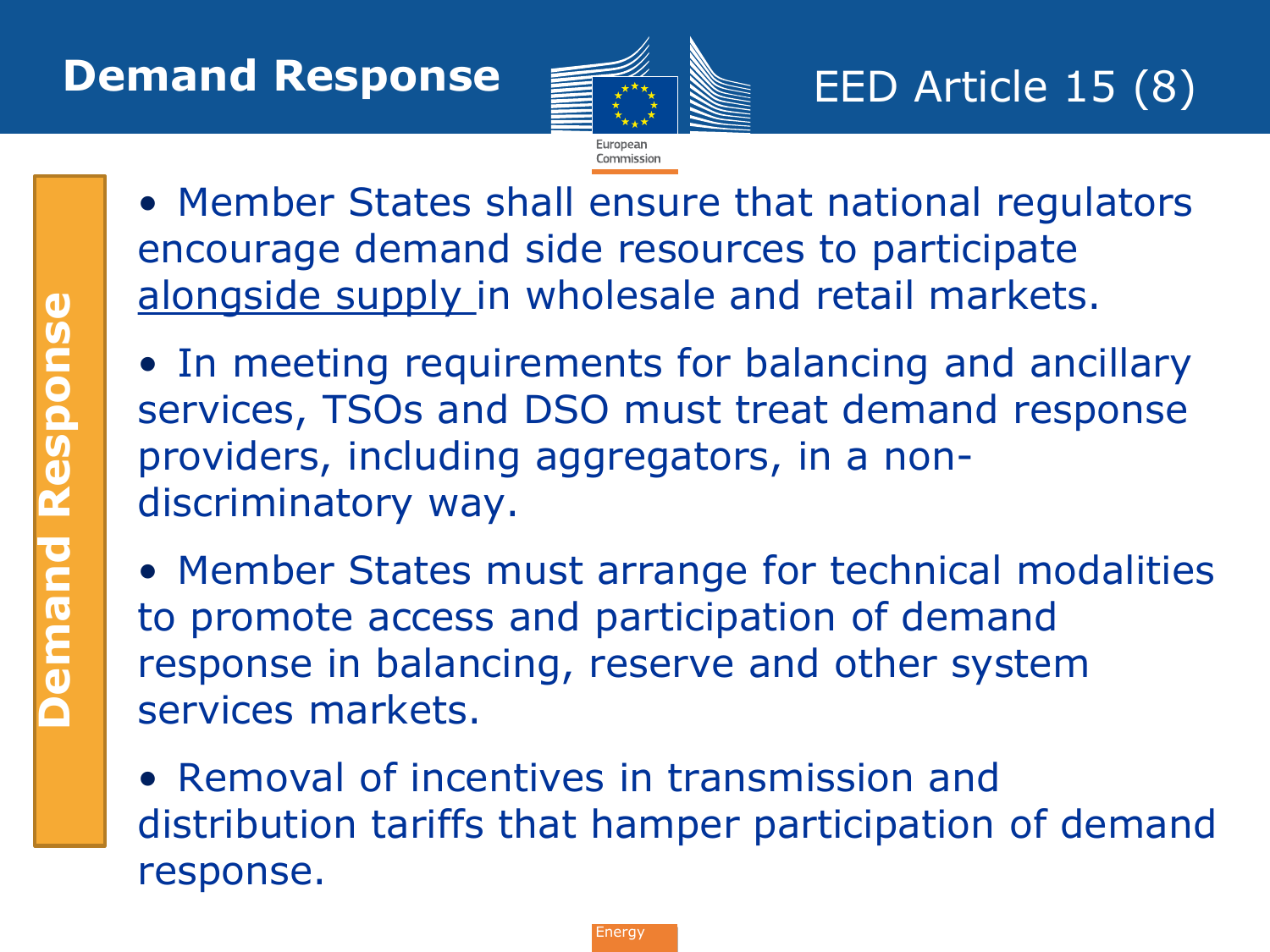# *Providing incentives for smart grids*

MS must ensure that NRA give incentives to TSOs & DSOs to make available to network users system services to take advantage of the energy efficiency potential of smart grids.

### • Annex XI: possibilities for dynamic pricing

• *Network tariffs and regulation must not prevent TSOs, DSOs or energy retailers from offering as system services measures to:*

Commissior

- $\checkmark$  Shift demand from peak to off-peak;
- $\checkmark$  Induce customers to reduce demand;
- Network tariffs must reflect reductions in network costs from demand response